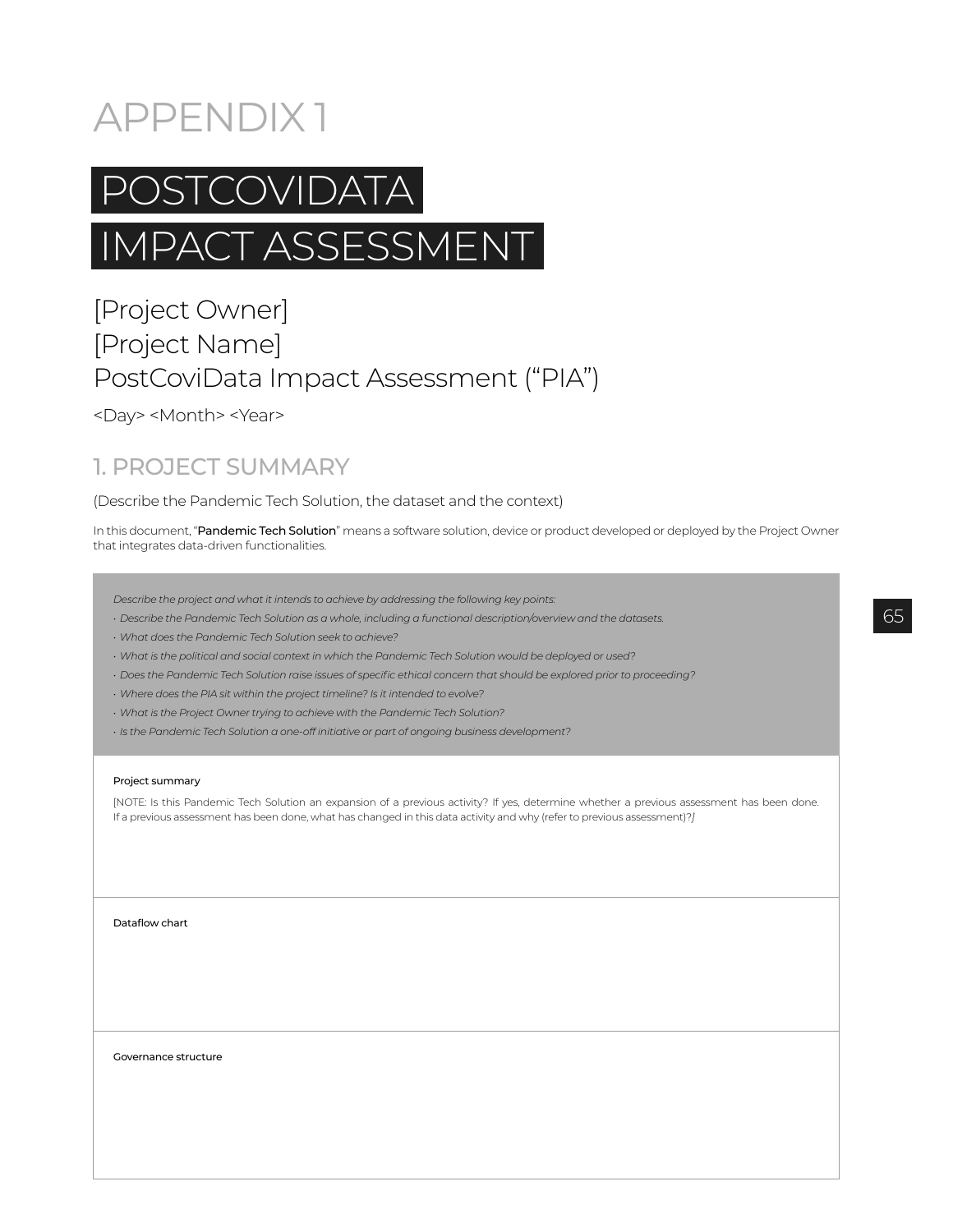## 2. KEY FACTORS FOR CONDUCTING A PIA

The first step in conducting a supplemental Pandemic Tech Solution Impact Assessment should be an evaluation of why that specific Pandemic Tech Solution requires such a PIA, with regard to any Risk Impact Assessment already conducted.

To conduct this first step, the Project Owner should define clearly the scope and goals of the Pandemic Tech Solution and the characteristics of the envisioned Pandemic Tech Solution. At this stage, many elements need to be considered, but the analysis need not be as thorough as at the main assessment. Important criteria to consider are listed in the Table below (note that this list is non-exhaustive and should be adapted to the specific context of the Project Owner). It should be noted that this PIA will need to be continuously adjusted as the scientific community confirms the pandemic's characteristics. The present PIA will also need to be adjusted based on evolving knowledge about the impact of any tech solutions on individuals and societies.

At this preliminary stage as well as during the main risk assessment, risks factors should be evaluated based on low to high risk scale (low, medium, high). A holistic and contextual approach is recommended. Such an approach should consider the factors in relation to one another. For instance, a Pandemic Tech Solution deployed strictly internally to support certain decision-making processes might be said to be, in general, less risky than a citizen-facing system. However, an internal Pandemic Tech Solution used to evaluate or monitor employees might trigger certain labour laws obligations and in consequence be riskier than certain citizen-facing systems.

| Factors Justifying Need For Impact Assessment                                                                                                                                                                                                                                                                                     | <b>Risk Rating</b><br>(Low, Medium, High) | Commentary |
|-----------------------------------------------------------------------------------------------------------------------------------------------------------------------------------------------------------------------------------------------------------------------------------------------------------------------------------|-------------------------------------------|------------|
| 1. What is the context in which the Pandemic Tech Solution will be used or<br>deployed? Would this use be citizen-facing?                                                                                                                                                                                                         |                                           |            |
| 2. Does the country have data protection laws or regulation? How does it fare<br>on rule of law? Is the Pandemic Tech Solution deployed in an exception legal<br>context (state of emergency)?                                                                                                                                    |                                           |            |
| 3. Will the Pandemic Tech Solution be used across legal jurisdiction borders<br>(whether they be across federal states or country borders)?                                                                                                                                                                                       |                                           |            |
| 4. Who will be the categories of persons involved in the Pandemic Tech Solution?                                                                                                                                                                                                                                                  |                                           |            |
| 5. What is the type and origin of the data that will be used to train the Pandemic<br>Tech Solution? Will, in the context of an AI solution, the training data include<br>personal information? What is the level of sensitivity of the data? Who are the<br>data subjects?                                                       |                                           |            |
| 6. What kind of decisions will the Pandemic Tech Solution be making? What<br>rights and interests will be at stake? Are those rights fundamental or<br>human rights?                                                                                                                                                              |                                           |            |
| 7. What is the expected degree of autonomy of the Pandemic Tech Solution? Will,<br>for instance, human operators or decision-makers have oversight on individual<br>Al decisions, if any? How frequently will oversight occur? What measures will be<br>made to avoid automation bias or anchoring to the Pandemic Tech Solution? |                                           |            |
| 8. What are the technical characteristics of the Pandemic Tech Solution that<br>could influence the explainability and auditability of the algorithm? Can the<br>Pandemic Tech Solution be explained?                                                                                                                             |                                           |            |
| 9. What will be the Project Owner's degree of control and responsibility over<br>the finalized Pandemic Tech Solution? Who are the expected contributing<br>third parties?                                                                                                                                                        |                                           |            |
| Synthesis (is this supplemental PIA required/useful and key points leading to this conclusion):                                                                                                                                                                                                                                   |                                           |            |
|                                                                                                                                                                                                                                                                                                                                   |                                           |            |
|                                                                                                                                                                                                                                                                                                                                   |                                           |            |

66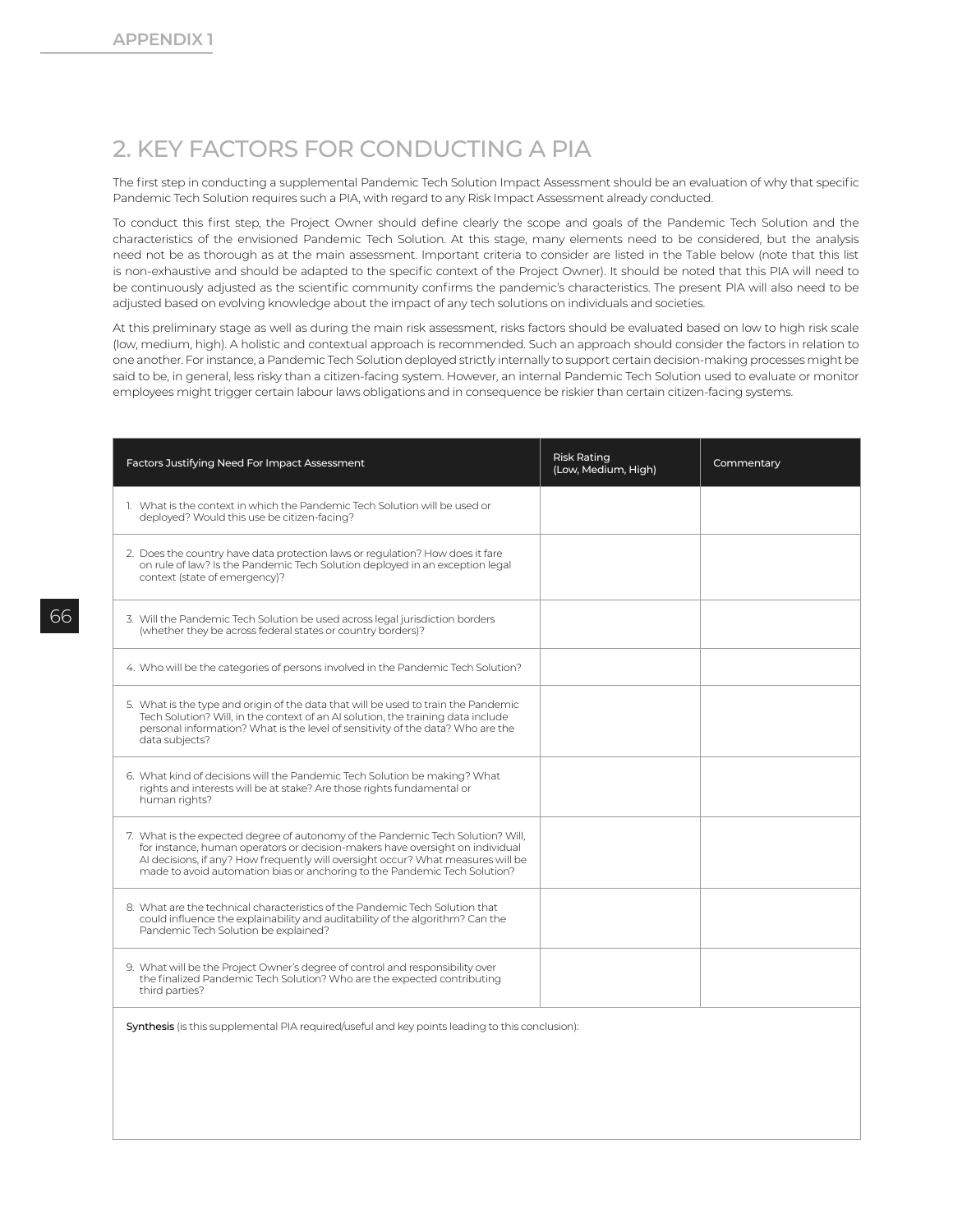## 3. MAIN ASSESSMENT

Each row in the following table summarises the key requirements of responsible Pandemic Tech Solution principles and outlines some key questions or considerations you should address. See the checklists provided in the attached Appendix 1 for assistance in what documents should be consulted and what information should be included in filling out the following table.

| Factors to Consider for Risk Ranking                                                                                                                                                                                                                                                                                                                                                          | Whether/How the<br><b>Solution Addresses</b><br>the Factors | <b>Risk Rating</b><br>(Low, Medium,<br>High) | Mitigation<br><b>Measures</b> | Commentary |
|-----------------------------------------------------------------------------------------------------------------------------------------------------------------------------------------------------------------------------------------------------------------------------------------------------------------------------------------------------------------------------------------------|-------------------------------------------------------------|----------------------------------------------|-------------------------------|------------|
| Principle #1: Ethical Purpose and Societal Benefit<br>Project Owners that develop, deploy or use Pandemic Tech Solution and any national laws that regulate such use should require the purposes                                                                                                                                                                                              |                                                             |                                              |                               |            |
| of such implementation to be identified and ensure that such purposes are consistent with the overall ethical purposes of beneficence and<br>non-maleficence, as well as the other principles.                                                                                                                                                                                                |                                                             |                                              |                               |            |
| Overview of the Principle                                                                                                                                                                                                                                                                                                                                                                     |                                                             |                                              |                               |            |
| The Project Owner should review the objectives of the Pandemic Tech Solution, e.g. ensuring consistency in decision-making, improving<br>operational efficiency and reducing costs, or introducing new product features to increase citizen choice. The Project Owner should then weigh<br>them against the risks of using the Pandemic Tech Solution in the Project Owner's decision-making. |                                                             |                                              |                               |            |
| · The Project Owner should gather the key stakeholders required for the discussion/decision, including:<br>- Internal stakeholders (project manager, chief scientist, officer, board member, employees, civil society etc.)                                                                                                                                                                   |                                                             |                                              |                               |            |
| - External (developer, external data provider, research partner, distributor, etc.)                                                                                                                                                                                                                                                                                                           |                                                             |                                              |                               |            |
| - End user (citizen, service user, etc.)                                                                                                                                                                                                                                                                                                                                                      |                                                             |                                              |                               |            |
| - Government (public institution, regulatory agency, etc.)                                                                                                                                                                                                                                                                                                                                    |                                                             |                                              |                               |            |
| - Members of vulnerable groups requiring special care (children, disabled persons, people with little technological literacy, etc.)                                                                                                                                                                                                                                                           |                                                             |                                              |                               |            |
| In determining the level of human oversight, the Project Owner should consider the impact of the decisions of the Pandemic Tech Solution on the<br>individual, group of individuals and on society in general. On that basis, the Project Owners should identify the required level of human involvement<br>in the decision-making of the Pandemic Tech Solution.                             |                                                             |                                              |                               |            |
| PART I - GENERAL ASSESSMENT APPLYING TO ALL TECH SOLUTIONS                                                                                                                                                                                                                                                                                                                                    |                                                             |                                              |                               |            |
| 1. What laws apply to the collection, analysis and use(s) of data?                                                                                                                                                                                                                                                                                                                            |                                                             |                                              |                               |            |
| 2. Are there other legal, cross-border, policy, contractual, industry<br>or other obligations linked to the collection, analysis and use(s)<br>of data?                                                                                                                                                                                                                                       |                                                             |                                              |                               |            |
| 3. May the Pandemic Tech Solution be deemed as medical<br>device or any other qualification that could entail application<br>of other regulation (e.g. medical secrecy) that could modify its<br>ethical perception?                                                                                                                                                                          |                                                             |                                              |                               |            |
| 4. Does the Pandemic Tech Solution comply with the values, standard<br>and policies of the Project Owner?                                                                                                                                                                                                                                                                                     |                                                             |                                              |                               |            |
| 5. What are the potential reputational and material risks for the<br>Project Owner?                                                                                                                                                                                                                                                                                                           |                                                             |                                              |                               |            |
| 6. Will the deployment or use of the Pandemic Tech Solution affect<br>the autonomy of the affected stakeholders?                                                                                                                                                                                                                                                                              |                                                             |                                              |                               |            |
| 7. Consider appropriate safeguards to promote the informed<br>human agency, autonomy and dignity of employees and to<br>avoid inappropriate or destructive impacts on the emotional or<br>psychological health of employees (monotony of tasks, excessive<br>surveillance, gaming of behavior, continuous exposure to<br>horrific content).                                                   |                                                             |                                              |                               |            |
| 8. Consider any other appropriate safeguards that should be assessed,<br>as time-limit, automatic deletion.                                                                                                                                                                                                                                                                                   |                                                             |                                              |                               |            |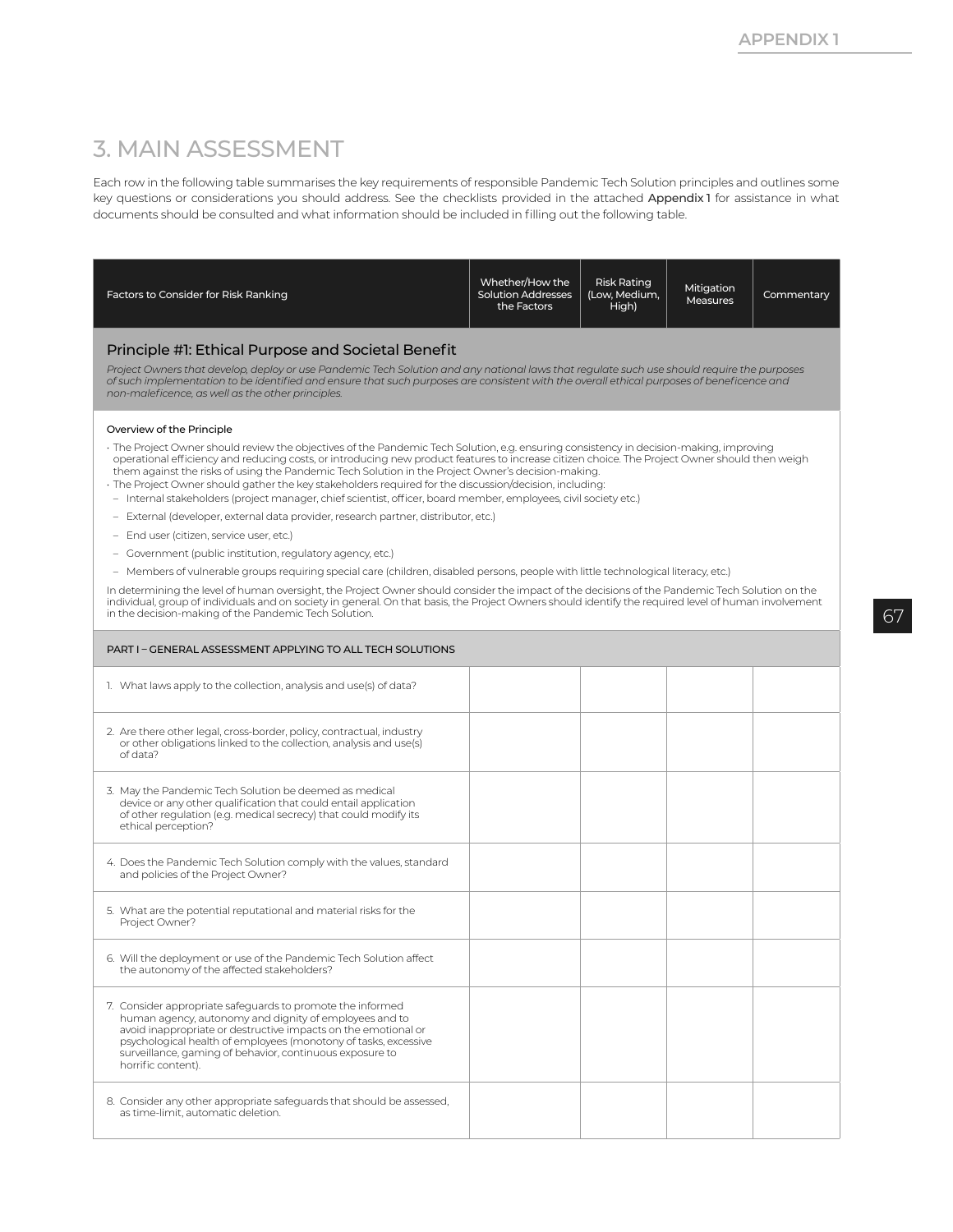| Factors to Consider for Risk Ranking                                                                                                                                                                       | Whether/How the<br><b>Solution Addresses</b><br>the Factors | <b>Risk Rating</b><br>(Low, Medium,<br>High) | Mitigation<br>Measures | Commentary |
|------------------------------------------------------------------------------------------------------------------------------------------------------------------------------------------------------------|-------------------------------------------------------------|----------------------------------------------|------------------------|------------|
| PART II - SPECIFIC ASSESSMENT APPLYING TO AI AND MACHINE-LEARNING BASED SOLUTIONS                                                                                                                          |                                                             |                                              |                        |            |
| 9. Consider whether it is achievable from a technological perspective<br>to ensure that all possible occurrences should be pre-decided within<br>the Pandemic Tech Solution to ensure consistent behavior. |                                                             |                                              |                        |            |
| If this is not the case, consider how the outcomes (aka machine<br>behaviours) will be monitored and fed back into the governance and<br>oversight framework.                                              |                                                             |                                              |                        |            |
| Principle synthesis                                                                                                                                                                                        |                                                             |                                              |                        |            |
| · Is the Pandemic Tech Solution compatible with human agency, human autonomy and the respect for fundamental human rights?                                                                                 |                                                             |                                              |                        |            |
| · Does the Pandemic Tech Solution comply with the ethical purposes of beneficence and non-maleficence?                                                                                                     |                                                             |                                              |                        |            |
| · What are the risks of harm to persons and their rights of this Pandemic Tech Solution?                                                                                                                   |                                                             |                                              |                        |            |
| - Should notably be considered as a risk factor the possibility given to individuals to decline to install the solution and to uninstall it/remove it from<br>devices.                                     |                                                             |                                              |                        |            |
| Should also be considered the proportionality of the collection of device data regarding the aims of the solution.<br>$\overline{\phantom{a}}$                                                             |                                                             |                                              |                        |            |
| - Should be considered as well whether the Project Owner has implemented effective measures to ensure human control and oversight on the<br>automated decision-making process of the solution, if any.     |                                                             |                                              |                        |            |

– Should also be investigated the broader impact that use of the solution may have on stakeholders other than the end-user.

#### Principle #2: Accountability

Project Owners that develop, deploy or use Pandemic Tech Solution and any national laws that regulate such use shall respect and adopt the seven<br>principles developed in the framework (or other analogous accountability prin

Overview of the Principle — The Project Owner should ensure at all times that it remains accountable for the ethical and responsible deployment of Pandemic Tech Solutions that the Project Owner deploys, including by means of "human-in-the-loop" or "human-over-the-loop" deployment.

#### PART I – GENERAL ASSESSMENT APPLYING TO ALL TECH SOLUTIONS

| 1. Is the Pandemic Tech Solution centralized or decentralized?                                                                                                                                                                                                                                                                                                                                         |  |  |
|--------------------------------------------------------------------------------------------------------------------------------------------------------------------------------------------------------------------------------------------------------------------------------------------------------------------------------------------------------------------------------------------------------|--|--|
| 2. What is the level of internal support, including financial, for the<br>Pandemic Tech Solution?                                                                                                                                                                                                                                                                                                      |  |  |
| 3. Who will be accountable within the Project Owner with regards to<br>the Pandemic Tech Solution? Is there a central coordinating body?<br>Who will be accountable within the Project Owner upon failure<br>of the Pandemic Tech Solution, or upon production of adverse<br>outcomes for its users?                                                                                                   |  |  |
| 4. What are the roles played by the Project Owner within the Pandemic<br>Tech Solution pipeline (end-user, developer, data provider, etc.)?                                                                                                                                                                                                                                                            |  |  |
| 5. Is there an independent commissioner committed to the review<br>and control of such Pandemic Tech Solutions? (e.g. governmental<br>agency, designated official)                                                                                                                                                                                                                                     |  |  |
| 6. Will the staff be trained to use the Pandemic Tech Solution? Are the<br>relevant personnel and/or departments fully aware of their roles and<br>responsibilities?<br>This inquiry should account for different types of staff and the<br>different layers of personnel involved in the design of the Pandemic<br>Tech Solution (e.g., management / oversight in addition to<br>programming levels). |  |  |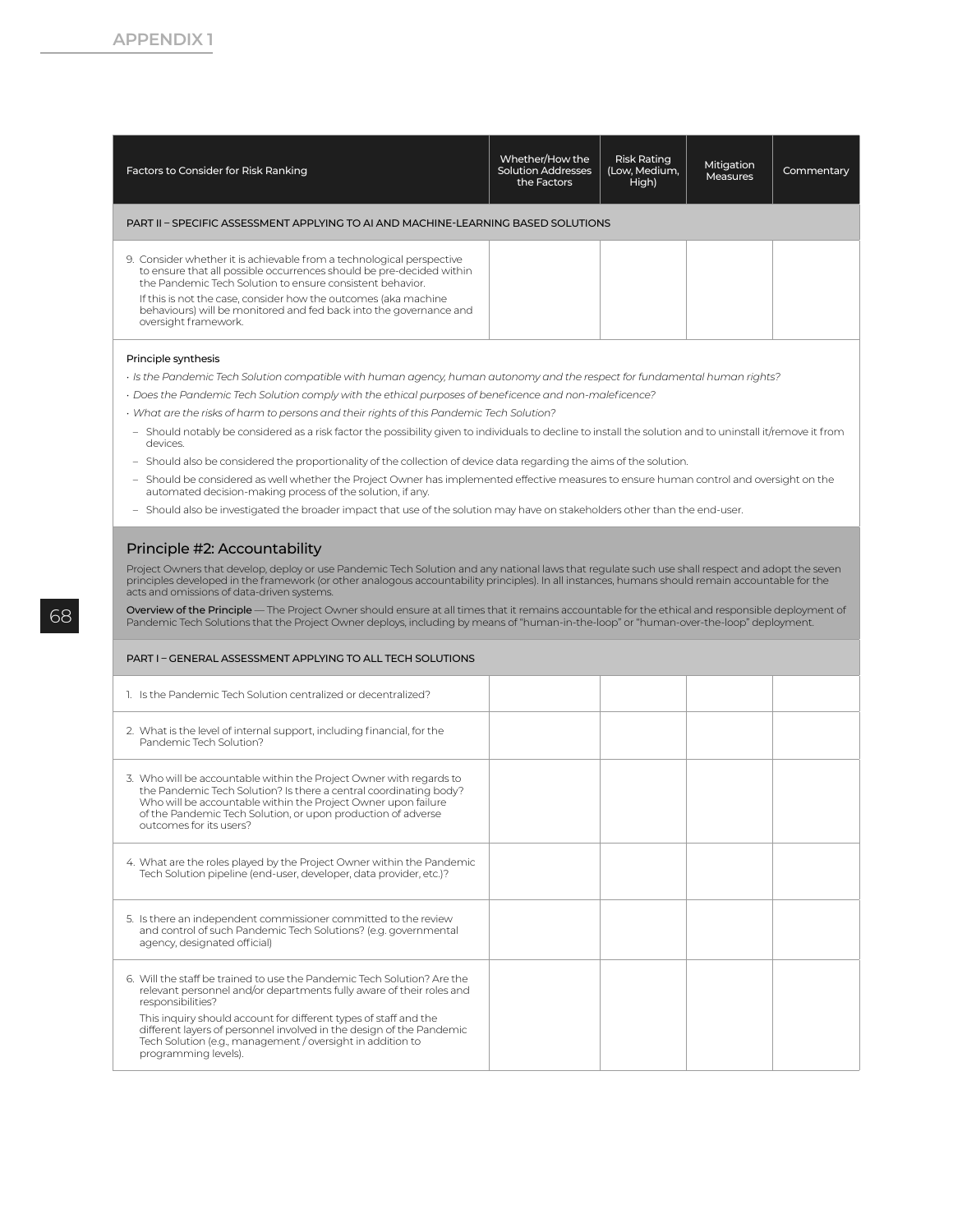| Factors to Consider for Risk Ranking                                                                                                                                                                                                                                                                                                                                                                                                                                                                                                                                                                                                                                                                                                                                                                                                                                                                                                                                                                                                                                                                                      | Whether/How the<br><b>Solution Addresses</b><br>the Factors | <b>Risk Rating</b><br>(Low, Medium,<br>High) | Mitigation<br><b>Measures</b> | Commentary |
|---------------------------------------------------------------------------------------------------------------------------------------------------------------------------------------------------------------------------------------------------------------------------------------------------------------------------------------------------------------------------------------------------------------------------------------------------------------------------------------------------------------------------------------------------------------------------------------------------------------------------------------------------------------------------------------------------------------------------------------------------------------------------------------------------------------------------------------------------------------------------------------------------------------------------------------------------------------------------------------------------------------------------------------------------------------------------------------------------------------------------|-------------------------------------------------------------|----------------------------------------------|-------------------------------|------------|
| 7. How will the internal use of the Pandemic Tech Solution by the<br>Project Owner affect the roles and tasks of employees?                                                                                                                                                                                                                                                                                                                                                                                                                                                                                                                                                                                                                                                                                                                                                                                                                                                                                                                                                                                               |                                                             |                                              |                               |            |
| 8. What elements of the training and development "supply chain" have<br>been outsourced? If handed off to a third party, are their services<br>subject to the same levels of quality control as the Project Owner?                                                                                                                                                                                                                                                                                                                                                                                                                                                                                                                                                                                                                                                                                                                                                                                                                                                                                                        |                                                             |                                              |                               |            |
| 9. To what extent does the Pandemic Tech Solution rely on third<br>party data/systems input? How accountable are those third-party<br>dependencies?                                                                                                                                                                                                                                                                                                                                                                                                                                                                                                                                                                                                                                                                                                                                                                                                                                                                                                                                                                       |                                                             |                                              |                               |            |
| 10. Have external QA/QC control methodologies been observed in the<br>creation of the Pandemic Tech Solution (i.e. ISO 9001)?                                                                                                                                                                                                                                                                                                                                                                                                                                                                                                                                                                                                                                                                                                                                                                                                                                                                                                                                                                                             |                                                             |                                              |                               |            |
| PART II - SPECIFIC ASSESSMENT APPLYING TO AI AND MACHINE-LEARNING BASED SOLUTIONS                                                                                                                                                                                                                                                                                                                                                                                                                                                                                                                                                                                                                                                                                                                                                                                                                                                                                                                                                                                                                                         |                                                             |                                              |                               |            |
| 11. If applicable, how will the AI model training and selection process<br>be managed?                                                                                                                                                                                                                                                                                                                                                                                                                                                                                                                                                                                                                                                                                                                                                                                                                                                                                                                                                                                                                                    |                                                             |                                              |                               |            |
| 12. If applicable, consider maintenance, monitoring, documentation<br>and review of the AI models that have been deployed.                                                                                                                                                                                                                                                                                                                                                                                                                                                                                                                                                                                                                                                                                                                                                                                                                                                                                                                                                                                                |                                                             |                                              |                               |            |
| 13. If applicable, consider the various degrees of human oversight in<br>the decision-making process:<br>a) Human-in-the-Loop: This model suggests that human<br>oversight is active and involved, with the human retaining full<br>control and the AI only providing recommendations or input.<br>Decisions cannot be exercised without affirmative actions by<br>the human, such as a human command to proceed with a<br>given decision.<br>(NB: Considering here also the concept of " <b>Human in the</b><br>Loophole" where there is automation bias, anchoring or<br>confirmation bias in respect of the human operative. The<br>human essentially affirming the AI outcome without critically<br>assessing whether it is correct or not).<br>b) <b>Human-out-of-the-Loop:</b> This model suggests that there is<br>no human oversight over the execution of decisions. AI has full<br>control without the option of human override.<br>c) Human-over-the-Loop: This model allows humans to adjust<br>parameters during the execution of the algorithm.<br>14. Does the Pandemic Tech Solution involve development, |                                                             |                                              |                               |            |
| deployment or use of an AI solution or a combination of the three?                                                                                                                                                                                                                                                                                                                                                                                                                                                                                                                                                                                                                                                                                                                                                                                                                                                                                                                                                                                                                                                        |                                                             |                                              |                               |            |
| 15. What are the rights and interests at stake when the Pandemic<br>Tech Solution makes an automated decision?                                                                                                                                                                                                                                                                                                                                                                                                                                                                                                                                                                                                                                                                                                                                                                                                                                                                                                                                                                                                            |                                                             |                                              |                               |            |

#### Principle synthesis

• Should notably be considered the governance of the Pandemic Tech Solution and whether it ensures the respect of rights and interests of the users.

• Should also be considered the safeguards implemented to ensure independence of the Pandemic Tech Solution.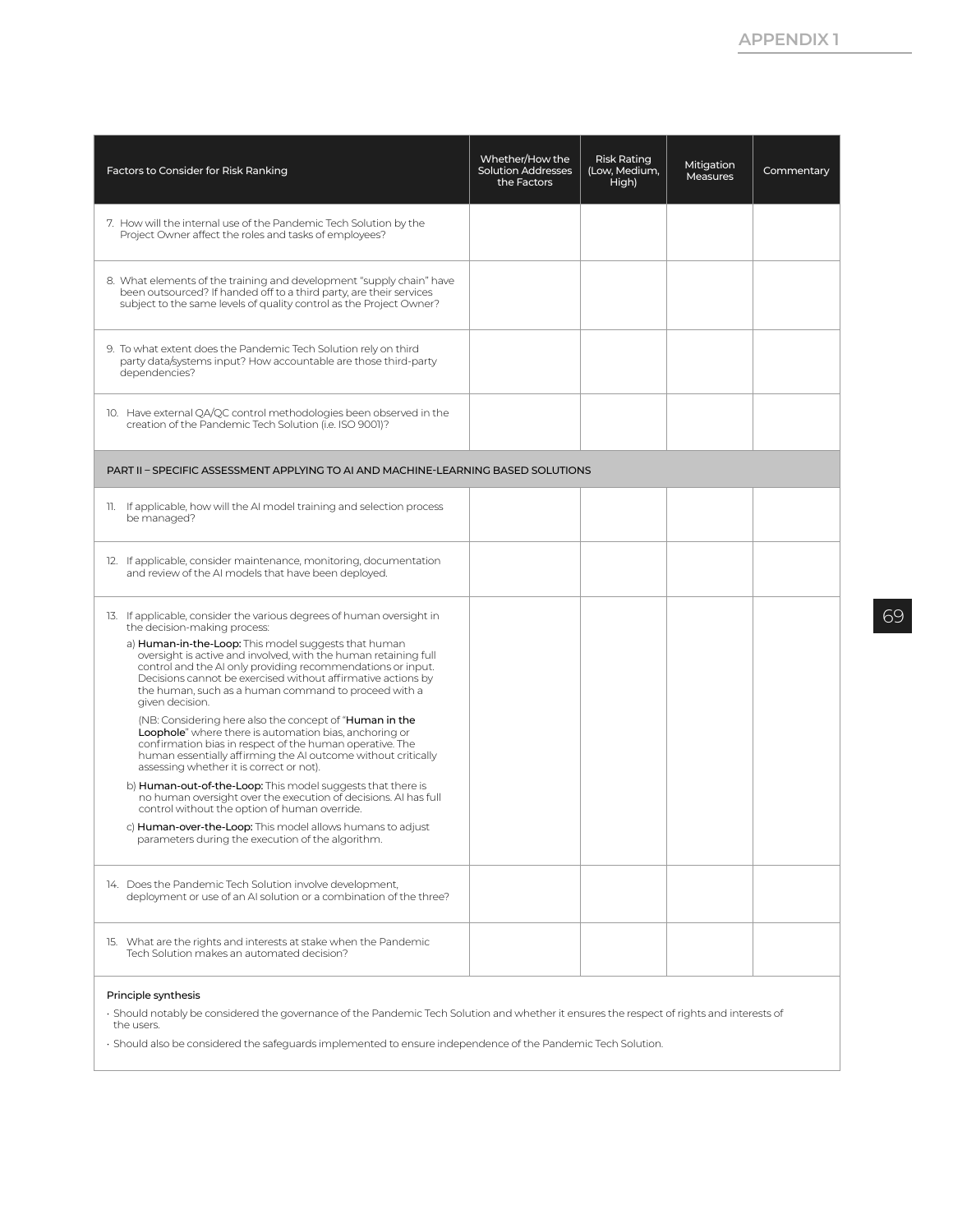| Factors to Consider for Risk Ranking | Whether/How the<br><b>Solution Addresses</b> | Risk Rating<br>(Low. Medium. | Mitigation<br><b>Measures</b> | Commentary |
|--------------------------------------|----------------------------------------------|------------------------------|-------------------------------|------------|
|                                      | the Factors                                  | High)                        |                               |            |

#### Principle #3: Transparency and Explainability

*Project Owners that develop, deploy or use Pandemic Tech Solution systems and any national laws that regulate such use shall ensure that, to the extent reasonable given the circumstances and state of the art of the technology, such use is transparent and that the decision outcomes of the data-driven system are explainable.*

#### Overview of the Principle

The Project Owner should ensure at all times that the Pandemic Tech Solution is transparent, including by means of notifying affected<br>stakeholders of: a) the fact that a Pandemic Tech Solution is being used; b) the intende concepts of explainability, repeatability and traceability.

• The intensity of the transparency and explainability obligations will depend on a variety of factors, including the nature of the data involved, the result of the decision and its consequences for the affected individual.

Project Owners that develop Pandemic Tech Solution should ensure that the system architecture, algorithmic logic, data sets, testing methods, and all related development and operational policies and procedures serve to embed transparency and explainability by design.

| PART I - GENERAL ASSESSMENT APPLYING TO ALL TECH SOLUTIONS                                                                                                                                                                                                                                                                        |  |  |
|-----------------------------------------------------------------------------------------------------------------------------------------------------------------------------------------------------------------------------------------------------------------------------------------------------------------------------------|--|--|
| 1. Are clear and readable Terms of Use provided to users of the<br>Pandemic Tech Solution?                                                                                                                                                                                                                                        |  |  |
| 2. Do the Terms of Use include data sharing mechanisms? Are there<br>any inconsistencies between what is stated in the Terms of Use and<br>the identified functioning of the Pandemic Tech Solution?                                                                                                                              |  |  |
| 3. Is a Privacy Policy available?                                                                                                                                                                                                                                                                                                 |  |  |
| 4. Does the Project Owner provide information on the scale of<br>adoption? Is there such information available outside of the Project<br>Owner?                                                                                                                                                                                   |  |  |
| 5. Is the Project Owner transparent about the outcomes of the<br>Pandemic Tech Solution? (e.g. false positive or false negative rates of<br>a contact-tracing app)                                                                                                                                                                |  |  |
| 6. Does the Project Owner know what data is used in the Pandemic<br>Tech Solution and how that data is used to arrive at a decision?<br>Would the Project Owner be able to explain the Pandemic Tech<br>Solution to the public?                                                                                                   |  |  |
| 7. Does the original data include proprietary information?                                                                                                                                                                                                                                                                        |  |  |
| 8. Does the original data include anonymised or synthetic data? Would<br>the Pandemic Tech Solution outcome be more accurate/beneficial/<br>less risk of bias if it had included personal information?                                                                                                                            |  |  |
| 9. Does the original data include personal information?                                                                                                                                                                                                                                                                           |  |  |
| 10. Is the Pandemic Tech Solution auditable? Auditability refers to the<br>readiness of a Pandemic Tech Solution to undergo an assessment<br>of its algorithms, data and design processes.                                                                                                                                        |  |  |
| 11. Is the Pandemic Tech Solution robust? Robustness refers to the<br>ability of a computer system to cope with errors during execution<br>and erroneous input, and is assessed by the degree to which a<br>system or component can function correctly in the presence of<br>invalid input or stressful environmental conditions. |  |  |
| 12. Is the Project Owner able or prepared to undertake an assessment<br>of the Pandemic Tech Solution to identify the cause of any<br>discriminatory or adverse outcome produced by the Pandemic<br>Tech Solution?                                                                                                                |  |  |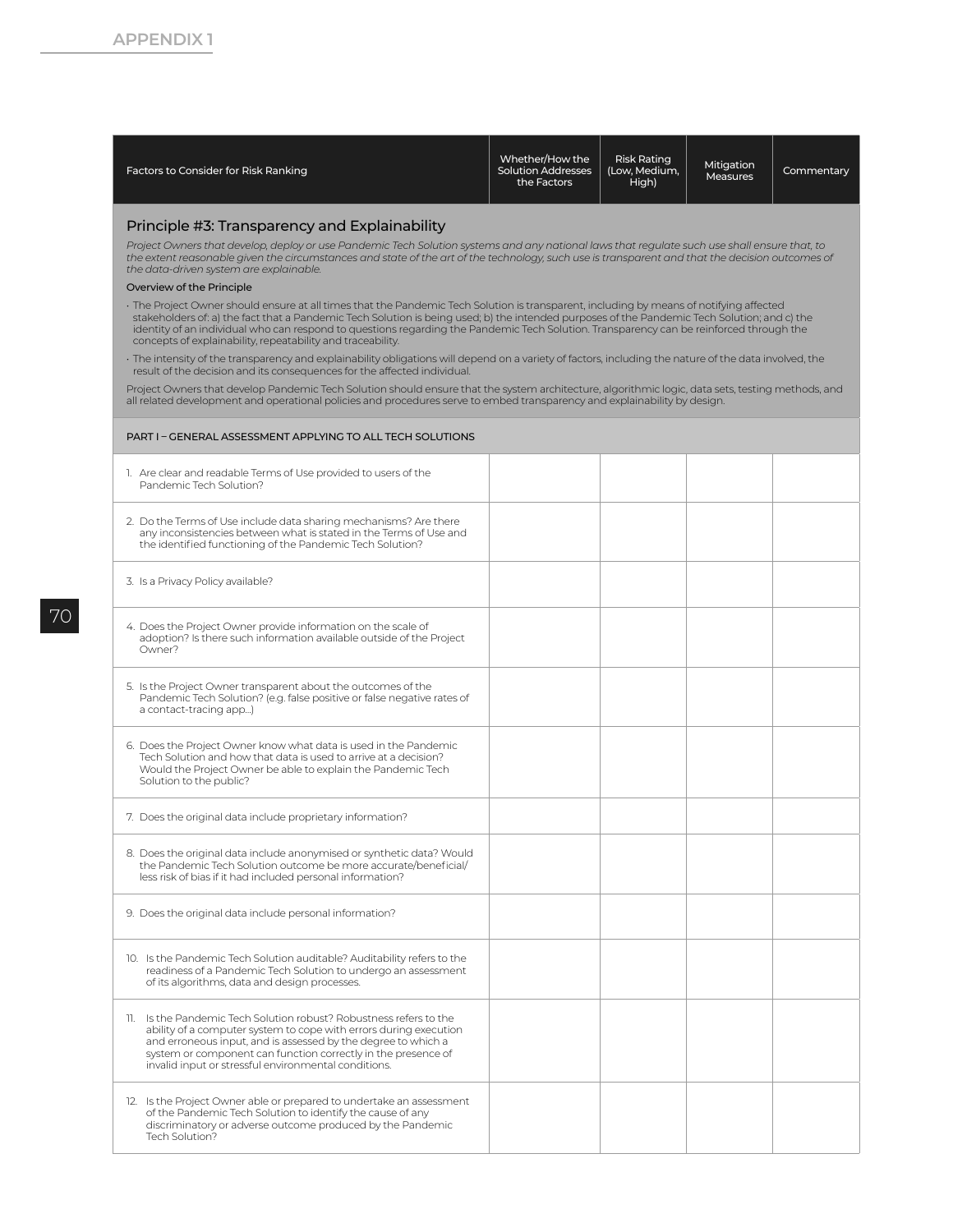| Factors to Consider for Risk Ranking                                                                                                                                                                                                                                 | Whether/How the<br><b>Solution Addresses</b><br>the Factors | <b>Risk Rating</b><br>(Low, Medium,<br>High) | Mitigation<br><b>Measures</b> | Commentary |
|----------------------------------------------------------------------------------------------------------------------------------------------------------------------------------------------------------------------------------------------------------------------|-------------------------------------------------------------|----------------------------------------------|-------------------------------|------------|
| PART II - SPECIFIC ASSESSMENT APPLYING TO AI AND MACHINE-LEARNING BASED SOLUTIONS                                                                                                                                                                                    |                                                             |                                              |                               |            |
| 13. What is the general degree of opacity of the Pandemic Tech<br>Solution? (ie to what degree could it be described as a "black box")                                                                                                                               |                                                             |                                              |                               |            |
| 14. What type of AI model was used to create the Pandemic Tech<br>Solution, if any?                                                                                                                                                                                  |                                                             |                                              |                               |            |
| 15. Is it possible for a specialist to understand how the Pandemic<br>Tech Solution makes its decisions and how it reached a specific<br>conclusion in a specific case?                                                                                              |                                                             |                                              |                               |            |
| 16. Consider designing the Pandemic Tech Solution from the<br>most fundamental level upwards to promote transparency and<br>explainability by design.                                                                                                                |                                                             |                                              |                               |            |
| 17. What are the risks for the rights and interests of stakeholders of<br>unexplainable AI decisions, if any?                                                                                                                                                        |                                                             |                                              |                               |            |
| 18. What are the transparency and explainability expectations of the<br>different stakeholders?                                                                                                                                                                      |                                                             |                                              |                               |            |
| 19. What is the degree of sophistication of the persons due to receive<br>the explanation (AI specialist, lay-person, educated lay-person, etc.)?                                                                                                                    |                                                             |                                              |                               |            |
| 20. How useful would be this data for persons outside the Project<br>Owner to understand the AI system and its decisions? Would end-<br>users be incentivised or able to game the Pandemic Tech Solution,<br>if aware of the solution's decision-making process?     |                                                             |                                              |                               |            |
| 21. Is the Pandemic Tech Solution explainable? The Project Owner<br>should be able to explain to a third party how the Pandemic Tech<br>Solution's algorithms function and/or how the decision making<br>process incorporates model prediction.                      |                                                             |                                              |                               |            |
| 22. Is the Pandemic Tech Solution repeatable? Repeatability refers to<br>the ability to consistently perform an action or make a decision,<br>given the same scenario. The consistency in performance could<br>provide AI users with a certain degree of confidence. |                                                             |                                              |                               |            |
| 23. Is the Pandemic Tech Solution reproducible? Reproducibility<br>refers to the ability of an independent verification team to<br>produce the same results using the same AI method based on the<br>documentation made by the Project Owner.                        |                                                             |                                              |                               |            |
| 24. Is the Pandemic Tech Solution traceable? A Pandemic Tech<br>Solution is considered to be traceable if its decision-making<br>processes are documented in an easily understandable way.                                                                           |                                                             |                                              |                               |            |
| Principle synthesis                                                                                                                                                                                                                                                  |                                                             |                                              |                               |            |

• Should notably be assessed the documentation available to users and the degree of clarity of such documentation.

• Should notably be highlighted any opacity of whole or part of the Pandemic Tech Solution.

• Should also be summarized the choices made by Project Owner regarding datasets used for the Pandemic Tech Solution.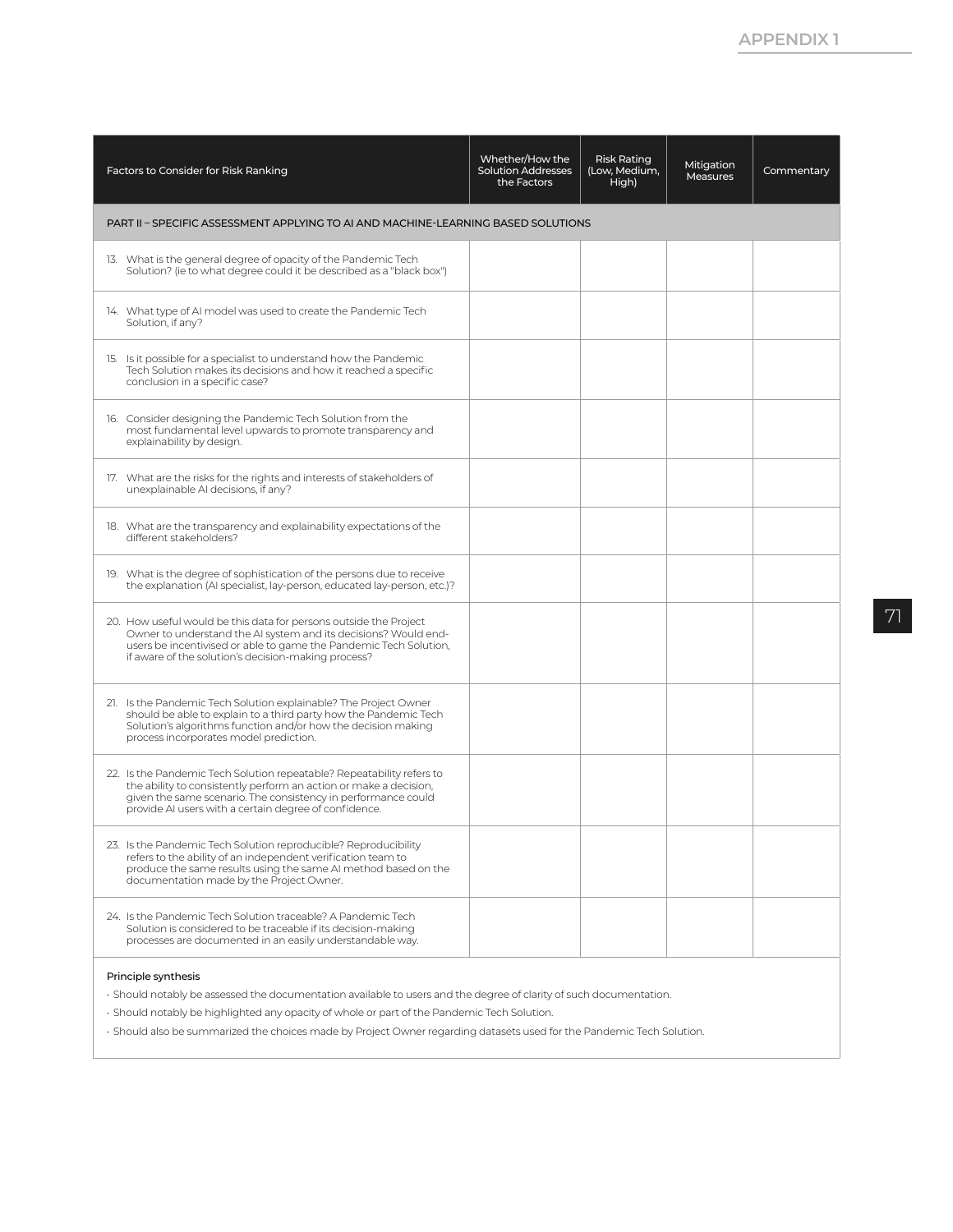| Factors to Consider for Risk Ranking                                                                                                                                                                                                                                                                                                          | Whether/How the<br><b>Solution Addresses</b><br>the Factors | <b>Risk Rating</b><br>(Low, Medium,<br>High) | Mitigation<br><b>Measures</b> | Commentary |
|-----------------------------------------------------------------------------------------------------------------------------------------------------------------------------------------------------------------------------------------------------------------------------------------------------------------------------------------------|-------------------------------------------------------------|----------------------------------------------|-------------------------------|------------|
| Principle #4: Fairness and Non-Discrimination<br>Project Owners that develop, deploy or use Pandemic Tech Solution and any national laws or internationally recognized standards that regulate<br>such use shall ensure the non-discrimination of data-driven outcomes, and shall promote appropriate and effective measures to safequard     |                                                             |                                              |                               |            |
| fairness in use.                                                                                                                                                                                                                                                                                                                              |                                                             |                                              |                               |            |
| Overview of the Principle<br>The use of the Pandemic Tech Solution should be non-discriminatory in terms of accessibility. The Pandemic Tech Solution should be accessible                                                                                                                                                                    |                                                             |                                              |                               |            |
| also to people with disabilities (such as, for instance, limited visual capacity).                                                                                                                                                                                                                                                            |                                                             |                                              |                               |            |
| · Decisions based on the Pandemic Tech Solution should be fair and non-discriminatory, judged against the same standards as decision-making<br>processes conducted entirely by humans. AI development should be designed to prioritize fairness.                                                                                              |                                                             |                                              |                               |            |
| . This would involve addressing algorithms and data bias from an early stage with a view to ensuring fairness and non-discrimination.                                                                                                                                                                                                         |                                                             |                                              |                               |            |
| PART I - GENERAL ASSESSMENT APPLYING TO ALL TECH SOLUTIONS                                                                                                                                                                                                                                                                                    |                                                             |                                              |                               |            |
| 1. Is the data high quality data? The following factors should be                                                                                                                                                                                                                                                                             |                                                             |                                              |                               |            |
| assessed:<br>- the accuracy of the dataset, in terms of how well the values<br>in the dataset match the true characteristics of the entities<br>described by the dataset;                                                                                                                                                                     |                                                             |                                              |                               |            |
| - the completeness of the dataset, both in terms of attributes<br>and items;                                                                                                                                                                                                                                                                  |                                                             |                                              |                               |            |
| - the veracity of the dataset, which refers to how credible the data is,<br>including whether the data originated from a reliable source;                                                                                                                                                                                                     |                                                             |                                              |                               |            |
| - how recently the dataset was compiled or updated;                                                                                                                                                                                                                                                                                           |                                                             |                                              |                               |            |
| - the relevance of the dataset and the context for data collection,<br>as it may affect the interpretation of and reliance on the data for<br>the intended purpose;                                                                                                                                                                           |                                                             |                                              |                               |            |
| - the integrity of the dataset that has been joined from multiple<br>datasets, which refers to how well extraction and transformation<br>have been performed;                                                                                                                                                                                 |                                                             |                                              |                               |            |
| - the usability of the dataset, including how well the dataset is<br>structured in a machine-understandable form;                                                                                                                                                                                                                             |                                                             |                                              |                               |            |
| - the usability of any personal information contained within the<br>data sets, including with regards to obtaining any requisite<br>consents; and                                                                                                                                                                                             |                                                             |                                              |                               |            |
| - human interventions, e.g. if any human has filtered, applied labels,<br>or edited the data.                                                                                                                                                                                                                                                 |                                                             |                                              |                               |            |
| 2. Consider minimizing inherent bias:                                                                                                                                                                                                                                                                                                         |                                                             |                                              |                               |            |
| - Selection Bias: This bias occurs when the data used to produce<br>the Pandemic Tech Solution are not fully representative of the<br>actual data or environment that the Pandemic Tech Solution<br>may receive or function in. Common examples of selection bias in<br>datasets are omission bias and stereotype bias.                       |                                                             |                                              |                               |            |
| - Measurement Bias: This bias occurs when the data collection<br>device causes the data to be systematically skewed in a<br>particular direction.                                                                                                                                                                                             |                                                             |                                              |                               |            |
| - The following factors should be assessed:                                                                                                                                                                                                                                                                                                   |                                                             |                                              |                               |            |
| + the frequency with which the dataset is reviewed and updated;                                                                                                                                                                                                                                                                               |                                                             |                                              |                               |            |
| $\cdot$ the diversity of the dataset, and the variety of sources from<br>which the data has been collected (i.e., numeric, text, audio,<br>visual, transactional etc.); and                                                                                                                                                                   |                                                             |                                              |                               |            |
| • the usability of different datasets, including how those datasets<br>have been matched and cleaned so that relational datasets can<br>be correlated and linked.                                                                                                                                                                             |                                                             |                                              |                               |            |
| 3. Is the Pandemic Tech Solution making automated decisions<br>affecting the rights and interests of individuals or businesses<br>- Should notably be considered whether the Pandemic Tech<br>Solution may have consequence for the user to suffer differential<br>treatment which would otherwise be prohibited under any<br>applicable law. |                                                             |                                              |                               |            |
| 4. Is the use of the Pandemic Tech Solution voluntary, incentive or<br>compulsory?                                                                                                                                                                                                                                                            |                                                             |                                              |                               |            |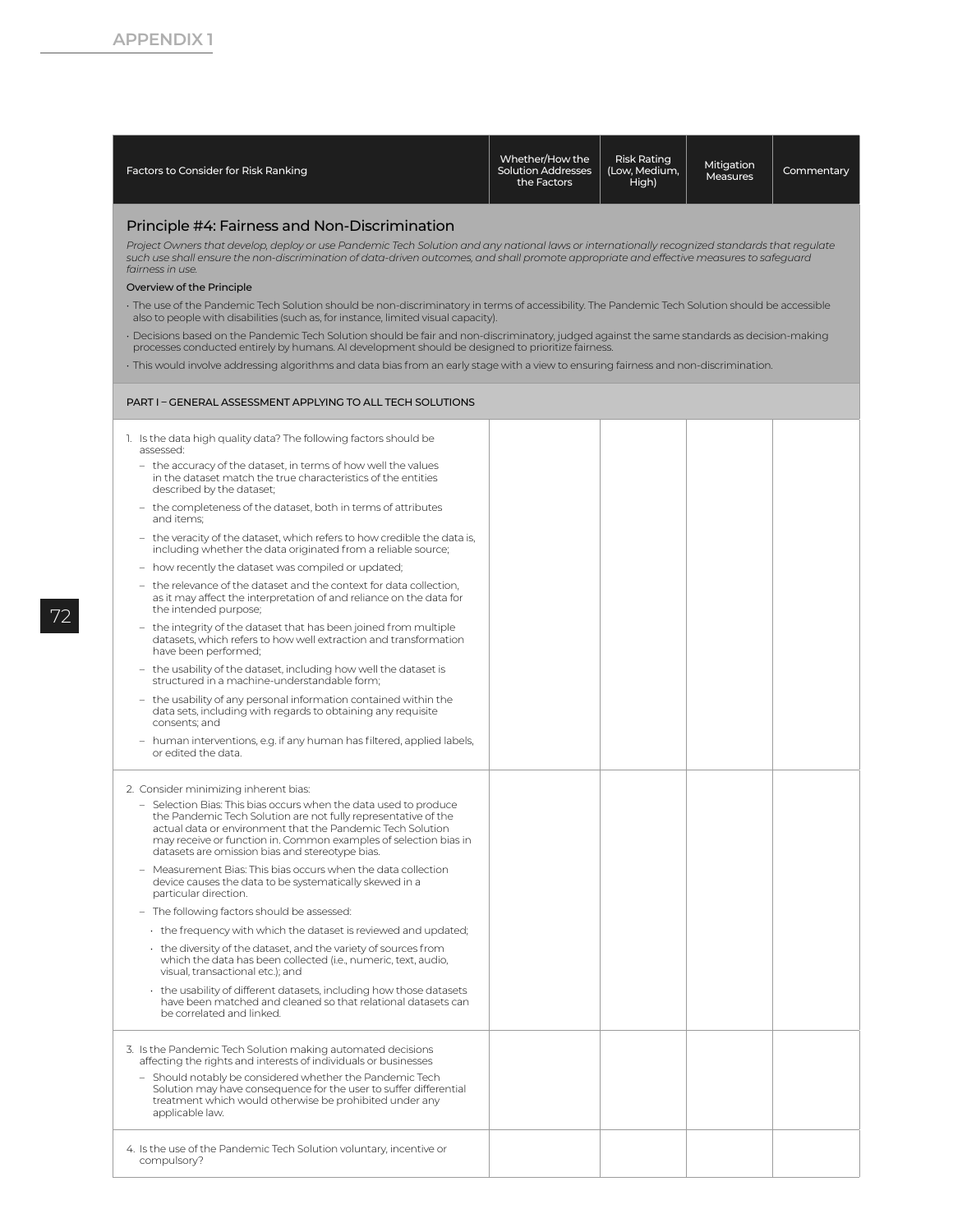| Factors to Consider for Risk Ranking                                                                                                                                                                                                                                                                                                                                                   | Whether/How the<br><b>Solution Addresses</b><br>the Factors | <b>Risk Rating</b><br>(Low, Medium,<br>High) | Mitigation<br><b>Measures</b> | Commentary |
|----------------------------------------------------------------------------------------------------------------------------------------------------------------------------------------------------------------------------------------------------------------------------------------------------------------------------------------------------------------------------------------|-------------------------------------------------------------|----------------------------------------------|-------------------------------|------------|
| 5. Is there rigorous testing of the Pandemic Tech Solution, both before<br>use and periodically afterwards, to ensure that there is no disparate<br>impact on a protected class of individuals?                                                                                                                                                                                        |                                                             |                                              |                               |            |
| 6. May the Pandemic Tech Solution exclude some categories of<br>people from using it?<br>- Have design features contemplated needs of the elderly<br>(for example, ease of use)?<br>- Have design features contemplated the needs of people with<br>disabilities:<br>See: World Wide Web Consortium's Web Accessibility Initiative                                                     |                                                             |                                              |                               |            |
| 7. Does the Project Owner have in place a system to respond to<br>and resolve situations in which the Pandemic Solution produces<br>discriminatory or unfair outcomes?<br>- This should encompass the Project Owners' capacity to<br>assess and identify biased datasets, potential relief measures<br>provided to end-users and any scope to re-design the<br>Pandemic Tech Solution. |                                                             |                                              |                               |            |
| PART II - SPECIFIC ASSESSMENT APPLYING TO AI AND MACHINE-LEARNING BASED SOLUTIONS                                                                                                                                                                                                                                                                                                      |                                                             |                                              |                               |            |
| 8. What methodologies have been applied and used in the training of<br>the Pandemic Tech Solution?                                                                                                                                                                                                                                                                                     |                                                             |                                              |                               |            |
| 9. Does the Pandemic Tech Solution have a fixed learning phase<br>followed by static use phase or does it continuously improve? If the<br>latter, how are improvements filtered for bias, quality etc.?                                                                                                                                                                                |                                                             |                                              |                               |            |
| 10. What are the risks of bias in 1) the algorithm, 2) the training data,<br>3) the human developers, 4) end-users?                                                                                                                                                                                                                                                                    |                                                             |                                              |                               |            |
| 11. What are the reputational risks for the Project Owners of the<br>Pandemic Tech Solution making biased automated decisions?                                                                                                                                                                                                                                                         |                                                             |                                              |                               |            |
| 12. How are "edge cases" managed by the Pandemic Tech Solution?                                                                                                                                                                                                                                                                                                                        |                                                             |                                              |                               |            |
| 13. Is the data used for the training of the Pandemic Tech Solution<br>representative of the population about which the Pandemic Tech<br>Solution will make decisions (data accuracy, data quality and<br>data-completeness)?                                                                                                                                                          |                                                             |                                              |                               |            |
| 14. Does the Project Owner have an established and robust selection<br>process in relation to the datasets training the Pandemic Tech<br>Solution? For example, are there minimum requirements as to the<br>diversity and quality of the datasets used?                                                                                                                                |                                                             |                                              |                               |            |
| 15. Does the Pandemic Tech Solution use different datasets for<br>training, testing and validation?<br>Weighting Bias: This bias occurs when the data used by the<br>Al Solution are attributed differing weights in producing the<br>relevant outcome. The datasets might be afforded greater or lesser<br>value, which might be arbitrarily or inaccurately awarded.                 |                                                             |                                              |                               |            |
| Principle synthesis                                                                                                                                                                                                                                                                                                                                                                    |                                                             |                                              |                               |            |

• Summarize inherent biases of the Pandemic Tech Solution, if any.

• Should notably be assessed any identified discrimination or potential restriction of use for certain categories of persons.

• Should notably be addressed the risk of having derivative misusage of the Pandemic Tech Solution.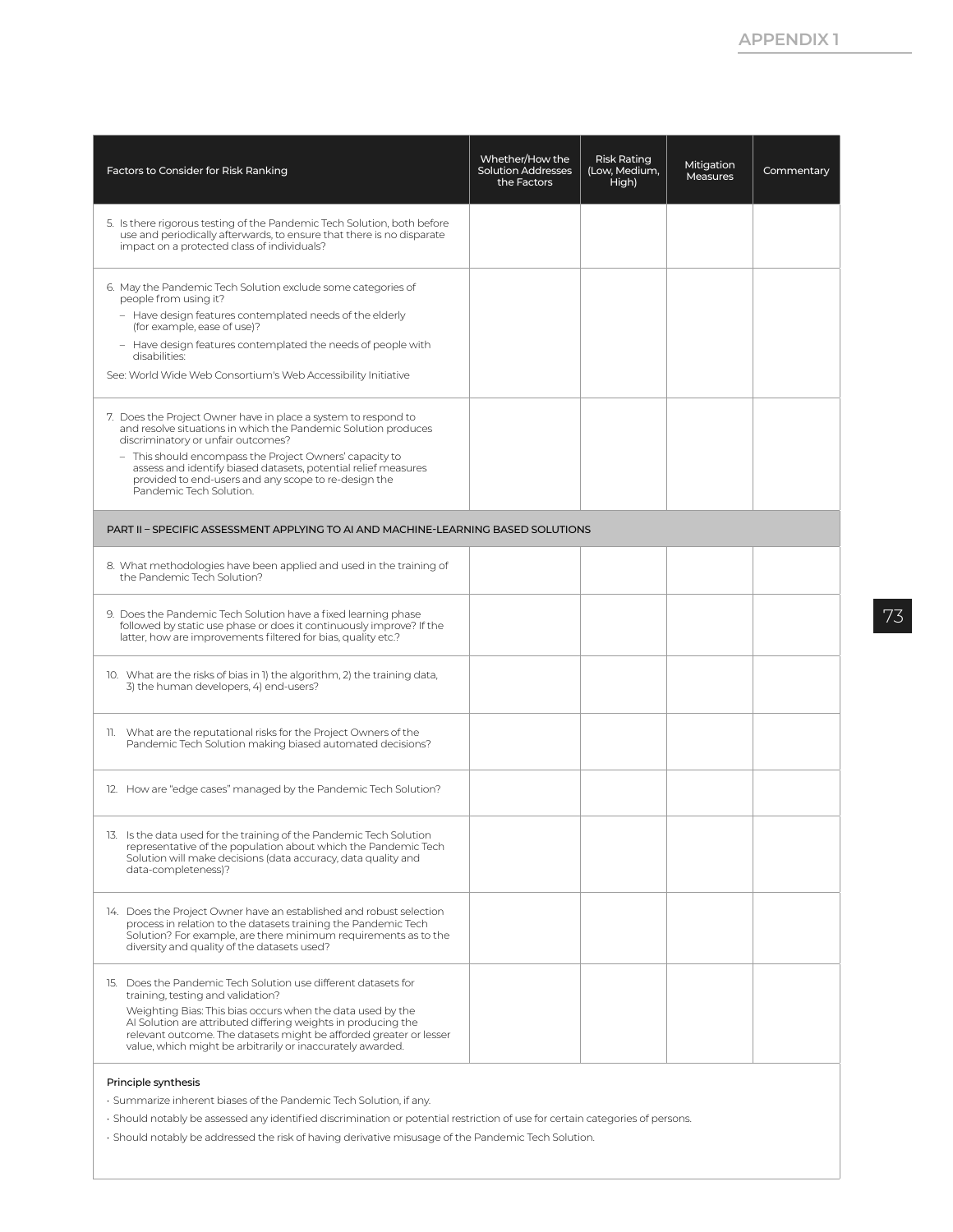| Factors to Consider for Risk Ranking                                                                                                                                                                                                                                                                                                                                                                                                                                                                                                                                                                                                                                                 | Whether/How the<br><b>Solution Addresses</b><br>the Factors | <b>Risk Rating</b><br>(Low, Medium,<br>High) | Mitigation<br>Measures                                                                                                                    | Commentary |  |  |  |
|--------------------------------------------------------------------------------------------------------------------------------------------------------------------------------------------------------------------------------------------------------------------------------------------------------------------------------------------------------------------------------------------------------------------------------------------------------------------------------------------------------------------------------------------------------------------------------------------------------------------------------------------------------------------------------------|-------------------------------------------------------------|----------------------------------------------|-------------------------------------------------------------------------------------------------------------------------------------------|------------|--|--|--|
| Principle #5: Safety and Reliability<br>Project Owners that develop, deploy or use Pandemic Tech Solution and any national laws that regulate such use shall adopt design regimes and<br>standards ensuring high safety and reliability of data-driven systems on one hand while limiting the exposure of developers and deployers on the<br>other hand.<br>Overview of the Principle<br>The Project Owner should test the Pandemic Tech Solution thoroughly to ensure that it reliably adheres, in operation, to the underpinning ethical<br>and moral principles and has been trained with data which are curated and are as 'error-free' as practicable, given the circumstances. |                                                             |                                              |                                                                                                                                           |            |  |  |  |
| PART I - GENERAL ASSESSMENT APPLYING TO ALL TECH SOLUTIONS                                                                                                                                                                                                                                                                                                                                                                                                                                                                                                                                                                                                                           |                                                             |                                              |                                                                                                                                           |            |  |  |  |
| 1. In case the Project Owner does not hold international recognized<br>information security certifications (such as ISO/IEC 27001), what is the<br>current level of the security measures adopted?<br>It should notably be assessed the following measures: security<br>incident detection, response and management, business continuity<br>plans, change management policies.                                                                                                                                                                                                                                                                                                       |                                                             |                                              |                                                                                                                                           |            |  |  |  |
| 2. What is the Project Owner's history of data breaches and incidents?<br>How has the Project Owner responded to data breaches and<br>incidents in the past?                                                                                                                                                                                                                                                                                                                                                                                                                                                                                                                         |                                                             |                                              |                                                                                                                                           |            |  |  |  |
| 3. What are the cybersecurity risks and vulnerabilities of the Pandemic<br>Tech Solution? Who is at risk of harm? What preventative measures<br>are in place?                                                                                                                                                                                                                                                                                                                                                                                                                                                                                                                        |                                                             |                                              |                                                                                                                                           |            |  |  |  |
| 4. Regarding people accessing the data, is confidentiality ensured?                                                                                                                                                                                                                                                                                                                                                                                                                                                                                                                                                                                                                  |                                                             |                                              |                                                                                                                                           |            |  |  |  |
| 5. What are possibilities for subversion of intended use? (i.e. where the<br>technology is capable of "dual use")                                                                                                                                                                                                                                                                                                                                                                                                                                                                                                                                                                    |                                                             |                                              |                                                                                                                                           |            |  |  |  |
| 6. What are the safety and reliability expectations of the clients and<br>what are their level of sophistication?1                                                                                                                                                                                                                                                                                                                                                                                                                                                                                                                                                                   |                                                             |                                              |                                                                                                                                           |            |  |  |  |
| 7. What information relating to secure software development and<br>implementation of encryption measures at rest and in transit are<br>provided?                                                                                                                                                                                                                                                                                                                                                                                                                                                                                                                                     |                                                             |                                              |                                                                                                                                           |            |  |  |  |
| 8. What are the availability and effectiveness of redress mechanisms?                                                                                                                                                                                                                                                                                                                                                                                                                                                                                                                                                                                                                |                                                             |                                              |                                                                                                                                           |            |  |  |  |
| PART II - SPECIFIC ASSESSMENT APPLYING TO AI AND MACHINE-LEARNING BASED SOLUTIONS                                                                                                                                                                                                                                                                                                                                                                                                                                                                                                                                                                                                    |                                                             |                                              |                                                                                                                                           |            |  |  |  |
| 9. What are the risks of a technical failure of the Pandemic Tech<br>Solution? What are the risks of inaccurate results, polluted datasets,<br>and misuse? <sup>2</sup>                                                                                                                                                                                                                                                                                                                                                                                                                                                                                                              |                                                             |                                              |                                                                                                                                           |            |  |  |  |
| Principle synthesis<br>Solution.                                                                                                                                                                                                                                                                                                                                                                                                                                                                                                                                                                                                                                                     |                                                             |                                              | · Should notably be summarized and assessed all the technical and organizational measures taken to ensure the safety of the Pandemic Tech |            |  |  |  |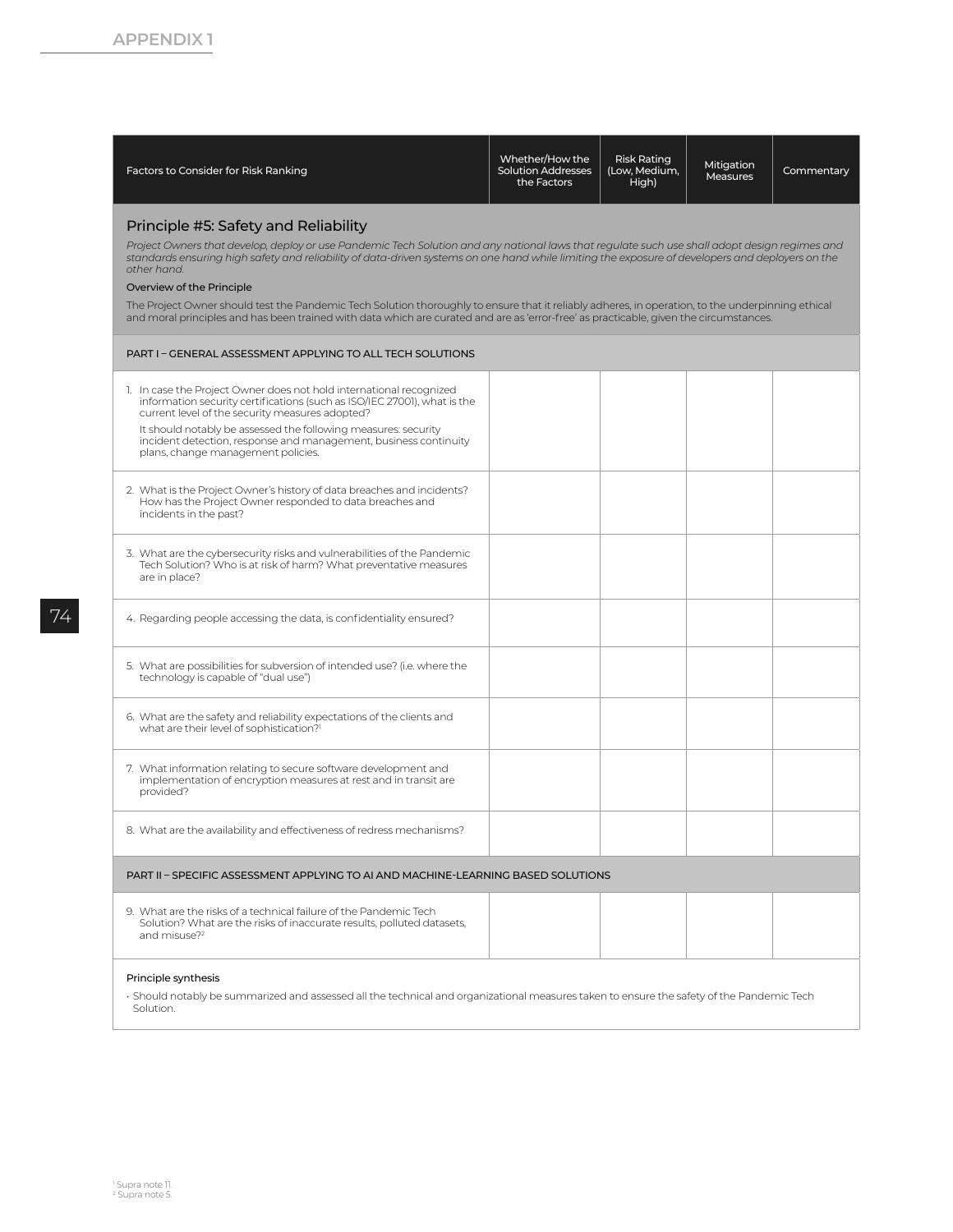| Factors to Consider for Risk Ranking                                                                                                                                                                                                                                                                                                                              | Whether/How the<br><b>Solution Addresses</b><br>the Factors | <b>Risk Rating</b><br>(Low, Medium,<br>High) | Mitigation<br>Measures | Commentary |
|-------------------------------------------------------------------------------------------------------------------------------------------------------------------------------------------------------------------------------------------------------------------------------------------------------------------------------------------------------------------|-------------------------------------------------------------|----------------------------------------------|------------------------|------------|
| Principle #6: Open Data, Fair Competition and Intellectual Property<br>Project Owners that develop, deploy or use data-driven systems and any national laws that requlate such use shall promote open source and<br>decentralized frameworks. Project Owners that develop, deploy or use Pandemic Tech Solution should take necessary steps to protect the rights |                                                             |                                              |                        |            |
| in the resulting works through appropriate and directed application of existing intellectual property rights laws.<br>Overview of the Principle                                                                                                                                                                                                                   |                                                             |                                              |                        |            |
| · The Project Owner should assess how its Pandemic Tech Solution and its outputs can be used in other pandemic situation or by other<br>Project Owner.                                                                                                                                                                                                            |                                                             |                                              |                        |            |
| · Project Owners must be allowed to protect rights in Pandemic Tech Solution. However, care needs to be taken not to take steps which will<br>amount to overprotection, as this could prove detrimental to the ultimate goal of IP protection.                                                                                                                    |                                                             |                                              |                        |            |
| 1. Is the Pandemic Tech Solution open-source?                                                                                                                                                                                                                                                                                                                     |                                                             |                                              |                        |            |
| 2. Are some use restrictions made clearly public? (e.g. for open-source<br>solutions)                                                                                                                                                                                                                                                                             |                                                             |                                              |                        |            |
| Does the Pandemic Tech Solution offer portability easily?<br>3.                                                                                                                                                                                                                                                                                                   |                                                             |                                              |                        |            |
| 4. What is the scope of interoperability with tech solutions offered<br>by other providers?                                                                                                                                                                                                                                                                       |                                                             |                                              |                        |            |
| When developing "heat maps" or related projects, are data sharing<br>5.<br>is based on anonymized data?                                                                                                                                                                                                                                                           |                                                             |                                              |                        |            |
| 6. Is the data generated by the Pandemic Tech Solution reusable for<br>other public interest (data for good) projects?                                                                                                                                                                                                                                            |                                                             |                                              |                        |            |
| 7. What are the ownership or intellectual property rights attaching to<br>the Pandemic Tech Solution?                                                                                                                                                                                                                                                             |                                                             |                                              |                        |            |
| 8. Are there any compulsory licensing or patent rights issues relating<br>to the Pandemic Tech Solution?                                                                                                                                                                                                                                                          |                                                             |                                              |                        |            |
| Have the intellectual property rights attaching to the Pandemic<br>9.<br>Tech Solution been made publicly available (i.e., turning the<br>underlying code into an open source program)?                                                                                                                                                                           |                                                             |                                              |                        |            |
| 10. Alternatively, are there any obligations or expectations around<br>the provision of the underlying code or software to the public or<br>government entities? If so, will there be any measures regarding<br>adequate remuneration for Project Owners that make such<br>contributions?                                                                         |                                                             |                                              |                        |            |
| Principle synthesis<br>. Summarize the rights and restrictions attached to the use of the Pandemic Tech Solution.                                                                                                                                                                                                                                                 |                                                             |                                              |                        |            |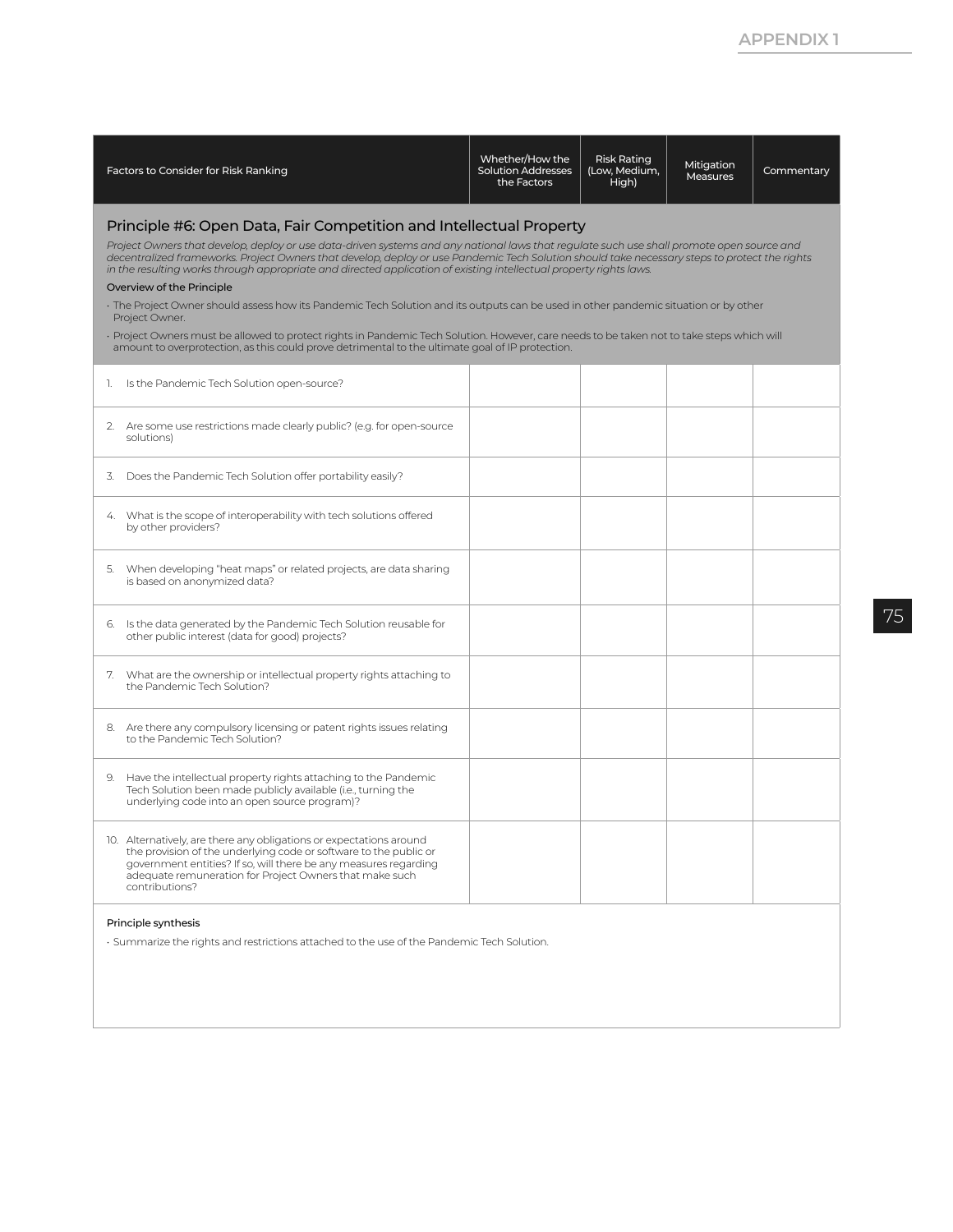| Factors to Consider for Risk Ranking                                                                                                                                                                                                                                                                                                                                                                                                                                                                                                                                                                                                  | Whether/How the<br><b>Solution Addresses</b><br>the Factors | <b>Risk Rating</b><br>(Low, Medium,<br>High) | Mitigation<br><b>Measures</b> | Commentary |  |  |  |  |
|---------------------------------------------------------------------------------------------------------------------------------------------------------------------------------------------------------------------------------------------------------------------------------------------------------------------------------------------------------------------------------------------------------------------------------------------------------------------------------------------------------------------------------------------------------------------------------------------------------------------------------------|-------------------------------------------------------------|----------------------------------------------|-------------------------------|------------|--|--|--|--|
| Principle #7: Privacy<br>Project Owners that develop, deploy or use Pandemic Tech Solution and any national laws that requlate such use shall endeavour to ensure that<br>data-driven systems are compliant with privacy norms and regulations, taking into account the unique characteristics of data-driven systems,<br>and the evolution of standards on privacy.<br>Overview of the Principle<br>The Project Owner should consider implementing operational safeguards to protect privacy such as privacy by design principles that are specifically<br>tailored to the specific features of deployed the Pandemic Tech Solution. |                                                             |                                              |                               |            |  |  |  |  |
| 1. Are the principles of necessity, proportionality and data minimization<br>fully integrated?                                                                                                                                                                                                                                                                                                                                                                                                                                                                                                                                        |                                                             |                                              |                               |            |  |  |  |  |
| 2. What privacy by design measures have been implemented?                                                                                                                                                                                                                                                                                                                                                                                                                                                                                                                                                                             |                                                             |                                              |                               |            |  |  |  |  |
| 3. Are personal data that are being collected by the Pandemic<br>Tech Solution used for any secondary purposes during or after<br>the pandemic? Are secondary use of data compatible with initial<br>purposes, if any?                                                                                                                                                                                                                                                                                                                                                                                                                |                                                             |                                              |                               |            |  |  |  |  |
| 4. How are transfers of data of the Pandemic Tech Solution outside of<br>the EU/national/regional frontier organized?                                                                                                                                                                                                                                                                                                                                                                                                                                                                                                                 |                                                             |                                              |                               |            |  |  |  |  |
| 5. What is the Project Owner's lawful basis for processing personal<br>information? What measures does the Project Owner take to ensure<br>compliance?                                                                                                                                                                                                                                                                                                                                                                                                                                                                                |                                                             |                                              |                               |            |  |  |  |  |
| 6. Who were the data subjects? What type of information was collected<br>about them? What is the scope of the consents obtained?                                                                                                                                                                                                                                                                                                                                                                                                                                                                                                      |                                                             |                                              |                               |            |  |  |  |  |
| 7. Do they include children or other vulnerable groups? Are there prior<br>concerns over this type of processing or security flaws?                                                                                                                                                                                                                                                                                                                                                                                                                                                                                                   |                                                             |                                              |                               |            |  |  |  |  |
| 8. What is the nature of the Project Owner's relationship with the data<br>subjects? How much control will they have? Would they expect you<br>to use their data in this way?                                                                                                                                                                                                                                                                                                                                                                                                                                                         |                                                             |                                              |                               |            |  |  |  |  |
| 9. Is sensitive data collected? If so, are there higher standards being<br>adopted for protection of this kind of data?                                                                                                                                                                                                                                                                                                                                                                                                                                                                                                               |                                                             |                                              |                               |            |  |  |  |  |
| 10. How was the data used by the Pandemic Tech Solution collected<br>and stored? Was the data transferred by third parties or will the<br>data be transferred to third parties?<br>- Consider whether preprocessing activity has been done on the<br>data before the analysis and whether it would have affected the<br>accuracy and appropriateness of individuals                                                                                                                                                                                                                                                                   |                                                             |                                              |                               |            |  |  |  |  |
| 11. Are there viable alternatives to the use of personal information?<br>(e.g. anonymization or synthetic data If so, what mechanisms/<br>techniques are implemented to prevent from re-identification?                                                                                                                                                                                                                                                                                                                                                                                                                               |                                                             |                                              |                               |            |  |  |  |  |
| 12. Consider if the data is provided by the individual (originated in<br>direct action taken by the individual) and whether:<br>- The data is initiated (the product of individuals taking an action<br>that begins a relationship)<br>- The data is transactional (created when the individual is involved<br>in a transaction)<br>- The data is posted (created when individuals proactively express<br>themselves)                                                                                                                                                                                                                 |                                                             |                                              |                               |            |  |  |  |  |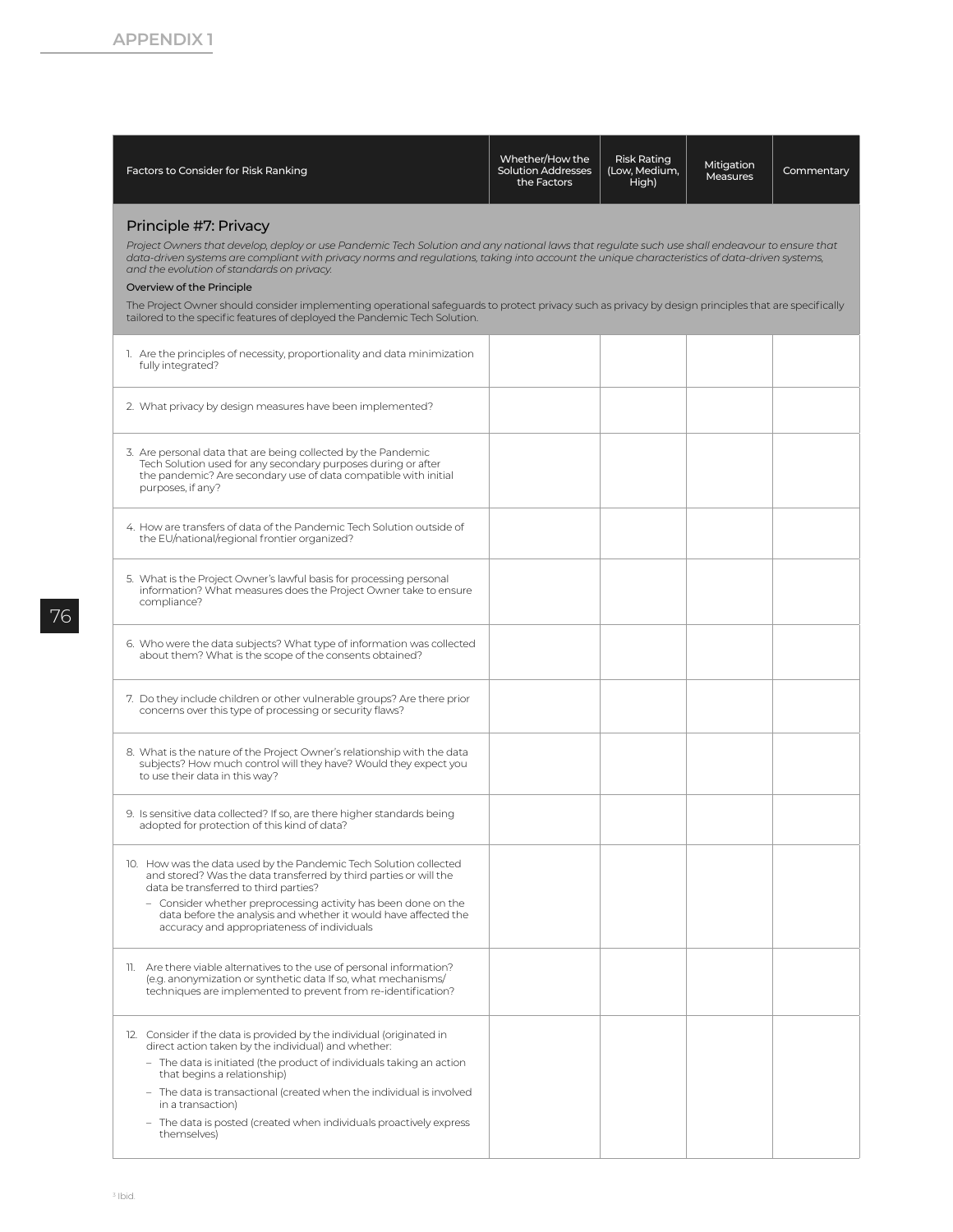| Factors to Consider for Risk Ranking                                                                                                                                                                                                                                                                                                                                                                                                                                                                                                                                                                                     | Whether/How the<br><b>Solution Addresses</b><br>the Factors | <b>Risk Rating</b><br>(Low, Medium,<br>High) | Mitigation<br>Measures | Commentary |
|--------------------------------------------------------------------------------------------------------------------------------------------------------------------------------------------------------------------------------------------------------------------------------------------------------------------------------------------------------------------------------------------------------------------------------------------------------------------------------------------------------------------------------------------------------------------------------------------------------------------------|-------------------------------------------------------------|----------------------------------------------|------------------------|------------|
| 13. Consider if the data is observed (created as the result of individuals<br>being observed and recorded), whether:<br>- The data is engaged (instances in which individuals are aware of<br>observation at some point in time)<br>- The data is not anticipated (instances in which individuals are<br>aware there are sensors but have little awareness that sensors<br>are creating data pertaining to the individuals)<br>- The data is passive (instances in which it is very difficult for<br>the individuals to be aware they are being observed and data<br>pertaining to observation of them is being created) |                                                             |                                              |                        |            |
| 14. Consider if the data is derived (created in a mechanical fashion<br>from other data and becomes a new data element related to the<br>individual), whether:<br>- The data is computational (creation of a new data element<br>through an arithmetic process executed on existing numeric<br>elements)<br>- The data is notational (creation of a new data element by<br>classifying individuals as being part of a group based on<br>common attributes shown by members of the group)                                                                                                                                 |                                                             |                                              |                        |            |
| 15. Consider if the data is inferred (product of a probability-based<br>analytic process), whether:<br>- The data is statistical (the product of characterization based on a<br>statistical process)<br>- The data is advanced analytical (the product of an advanced<br>analytical process) <sup>3</sup>                                                                                                                                                                                                                                                                                                                |                                                             |                                              |                        |            |
| 16. Beyond the data subjects' privacy, may the privacy of an identified<br>group be at risk?                                                                                                                                                                                                                                                                                                                                                                                                                                                                                                                             |                                                             |                                              |                        |            |
| 17. Are there procedures for reviewing data retention and performing<br>destruction of data used by the Pandemic Tech Solution? Are there<br>oversight mechanisms in place?                                                                                                                                                                                                                                                                                                                                                                                                                                              |                                                             |                                              |                        |            |
| 18. Does the Pandemic Tech Solution provide a functionality allowing<br>the user to "turn-off" the app for a limited time?                                                                                                                                                                                                                                                                                                                                                                                                                                                                                               |                                                             |                                              |                        |            |
| Principle synthesis<br>· Summarize how personal data protection and privacy principles are<br>addressed by Project Owner:<br>- Data subjects;<br>- Categories of data;<br>- Rights and exercise;<br>- Potential conflict with Group Privacy.                                                                                                                                                                                                                                                                                                                                                                             |                                                             |                                              |                        |            |